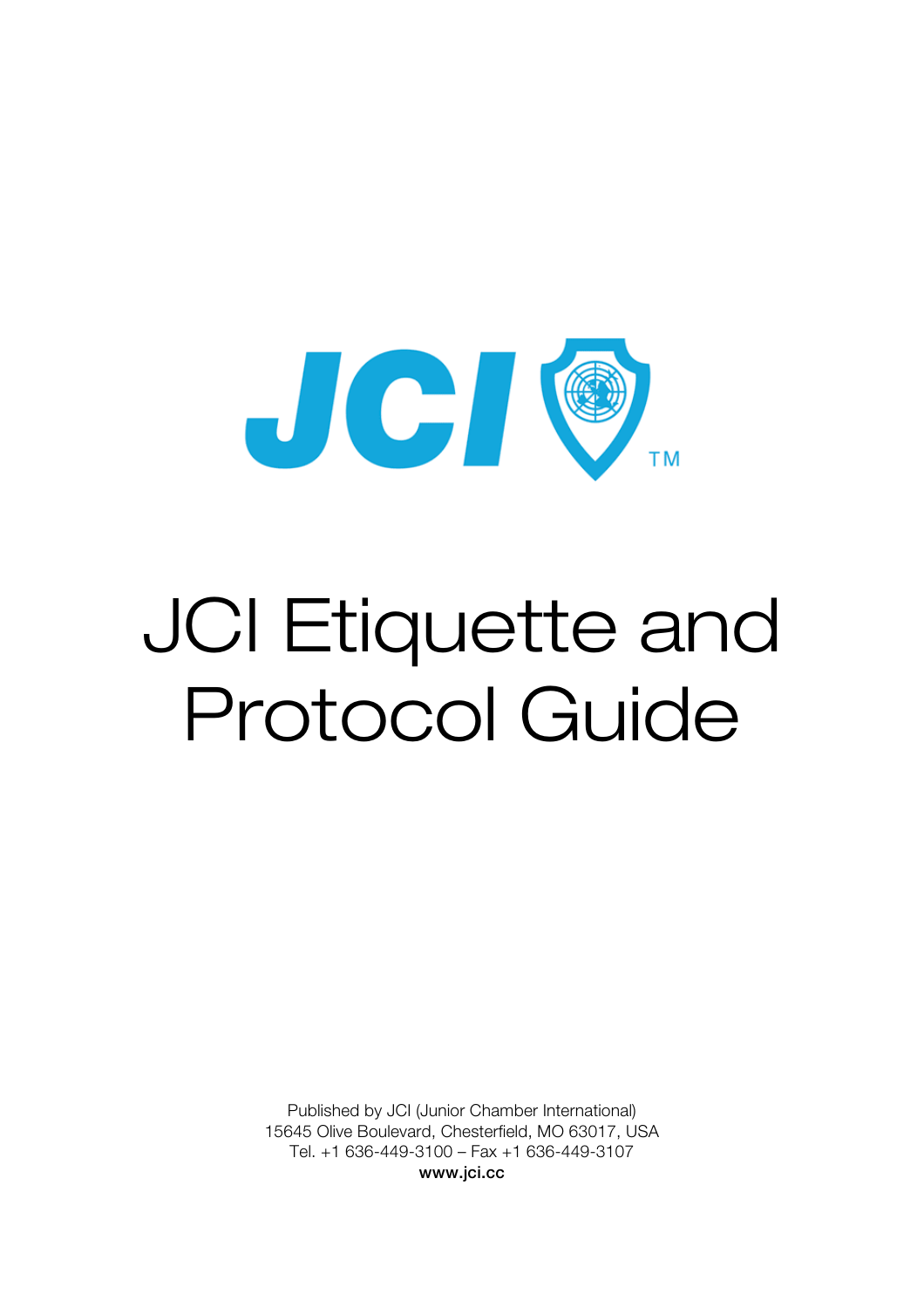### **Table of Contents**

| 1                   |
|---------------------|
| $\overline{2}$      |
| $\overline{2}$      |
| $\overline{2}$      |
| $\boldsymbol{4}$    |
| 4                   |
| $\overline{4}$      |
| $\overline{4}$      |
| 5                   |
| 6                   |
| $\overline{7}$      |
| 7                   |
| $\overline{7}$<br>8 |
| 9                   |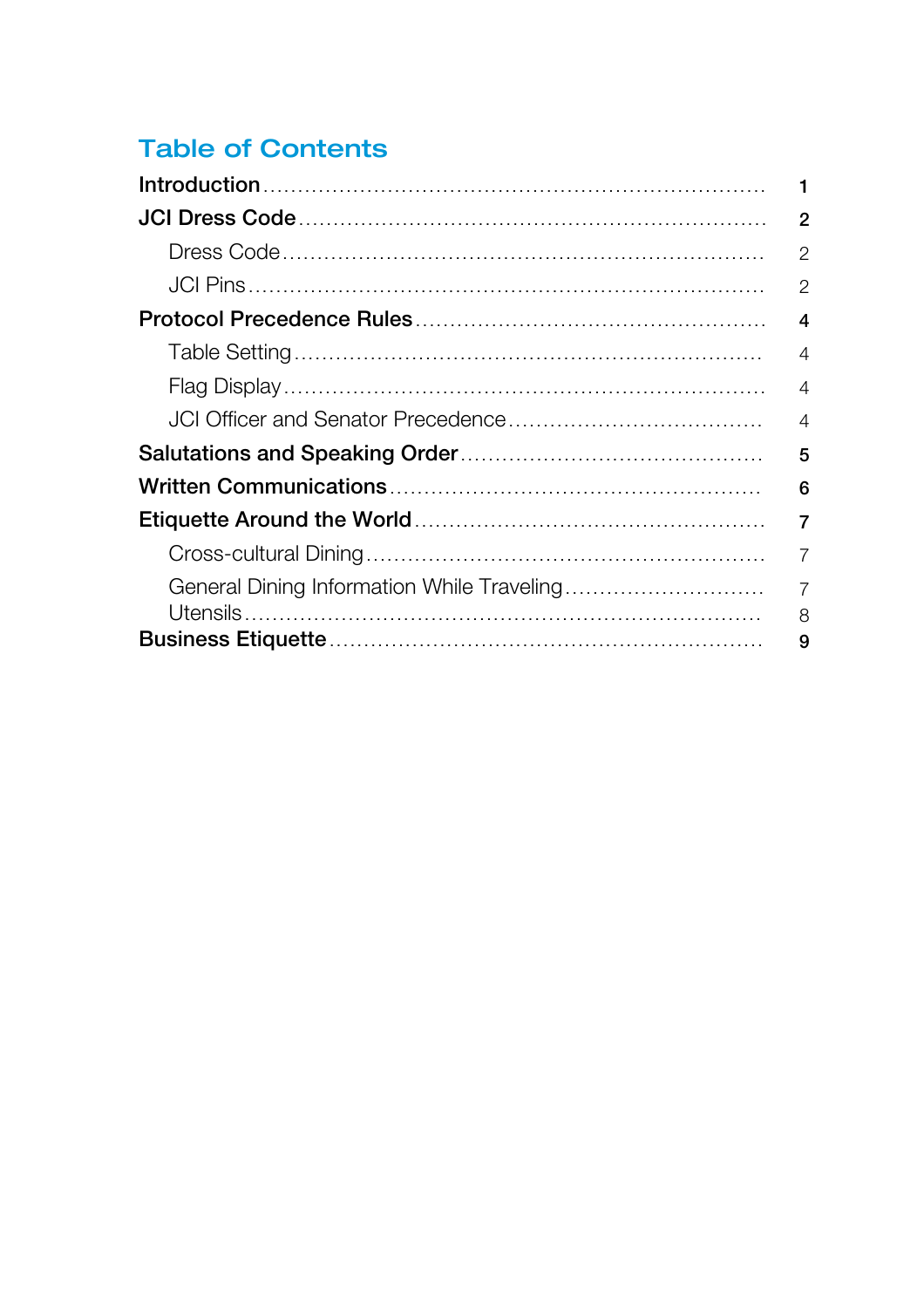## Introduction

Once you have been elected or appointed as a JCI Officer, you are a JCI Officer everywhere you go in the JCI world during your term of office. Even in your home country or home chapter, you are a JCI Officer first, representing the organization, and then a member of your home National or Local Organization. The only exception to this would be as outgoing National President at your year-end meeting. In this situation, the focus is on the accomplishments and activities of the previous year, and not on your activities and responsibilities of the current year.

Representing JCI is a huge responsibility and sharing with members from around the world is a challenge. As a JCI Officer you will be sharing with people from different countries, cultures and beliefs. This manual is intended to give you some guides on how to behave in the multicultural environment of our organization.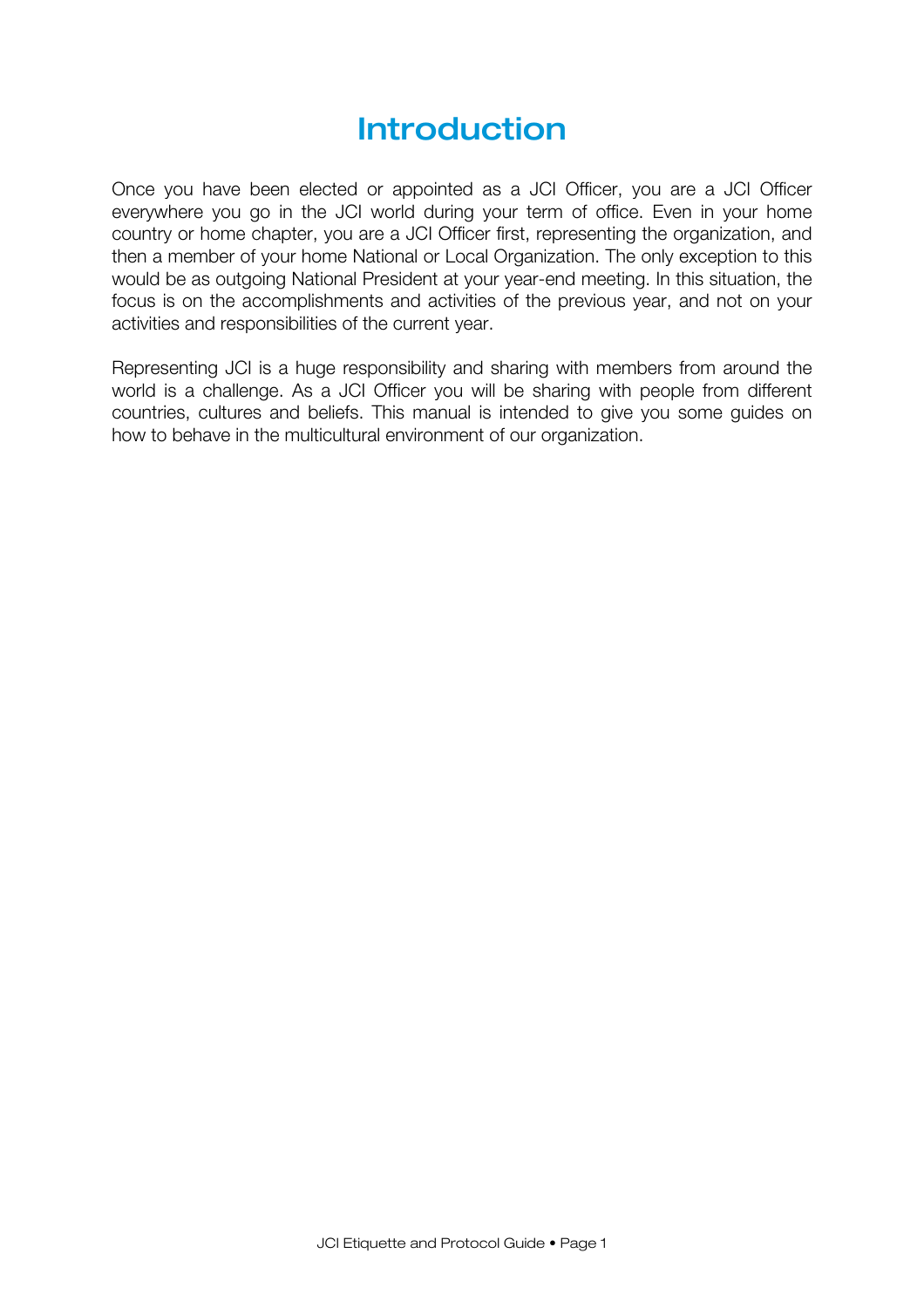## The JCI Dress Code

#### Dress Code

A frequently asked question by JCI officers and members alike is: What is the appropriate dress for any given situation? This is a delicate question as dress can vary greatly by country. When traveling, please check with the National President or your assigned country host for clarification.

The following guide can be used for JCI events - Area conferences, World Congress, Global Partnership Summit, etc., but is not necessarily true for all countries in the listed area of the World.

- o Business Formal (business suit)
	- Asia: western-style dark suits; women: conservative dresses and suits in muted colors
	- Europe: men should avoid wearing white socks with dress shoes; longsleeved dress shirts, which should extend about ½ inch below the sleeve of the jacket are appropriate
	- Women: in general, very high heels or boots are inappropriate; jewelry and accessories should be high quality and tasteful (e.g. no costume jewelry); makeup should be applied conservatively
- o Business Casual
	- Africa: conservative; more formal in English-speaking countries and less formal in French-speaking countries
	- Americas: khakis or dress pants; sweater, polo, sport coat; women: skirt, capris or casual dress
	- Asia: suit but no tie
	- Europe: jeans, dress shirt, sport coat
- o Casual
	- o General: jeans, shorts, JCI polo, JCI t-shirt or other causal shirt
	- Asia: suit without a tie or jacket
- o Cocktail and semi-formal
	- Men: dark suit
	- Women: knee length dress
	- President chain is appropriate
- o Formal
	- Men tuxedo
	- Women traditional dress or floor length dress
	- President chain is appropriate

#### JCI Pins

Because of all the different events JCI Officers and members participate in, a common question asked is what pins to wear and when?

o First, your nametag is always worn on your right shoulder near the lapel. When greeting someone with a handshake, you extend your right hand. When you do,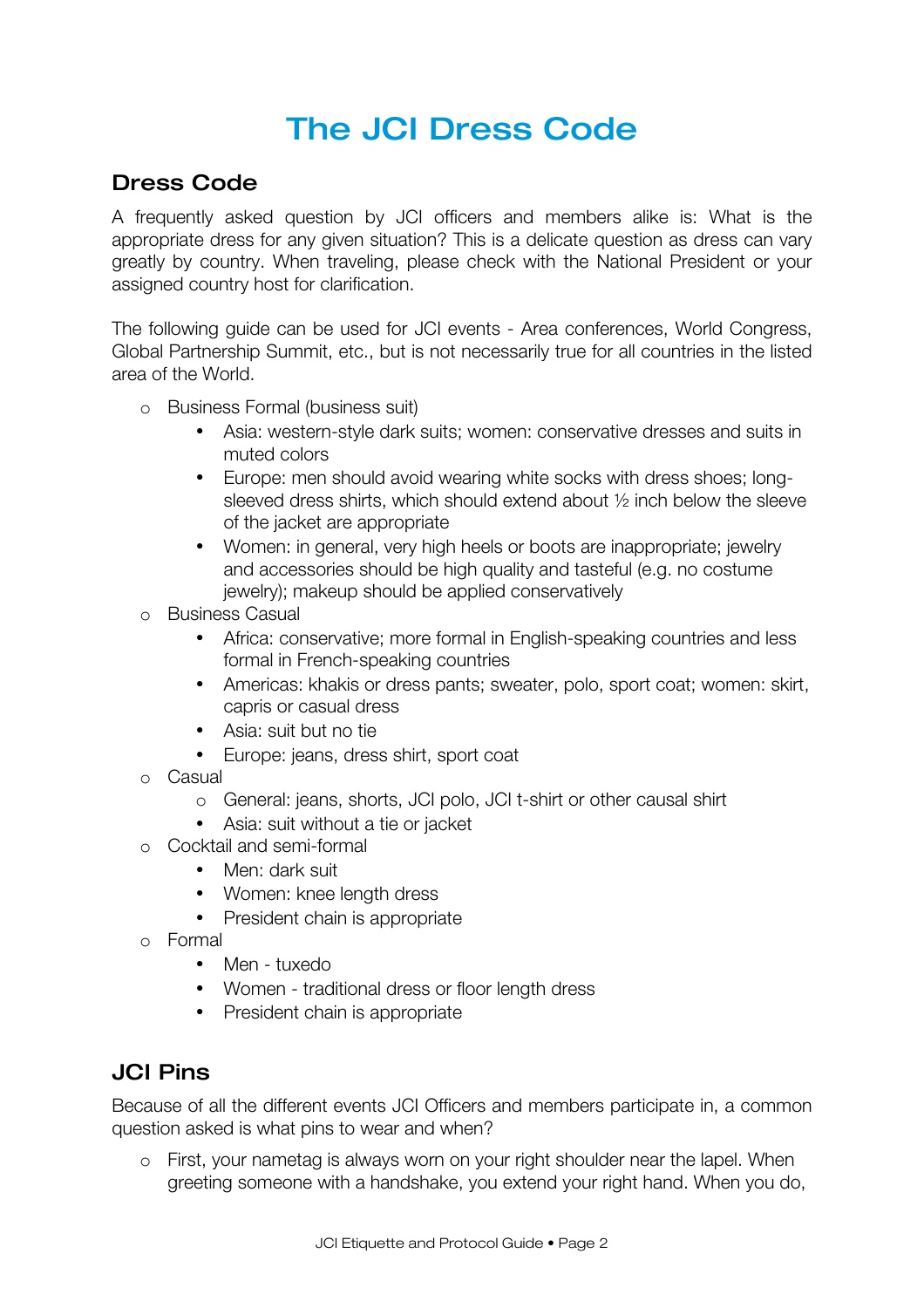your nametag, if on the right side of your body, extends as well making it easier for the person you are meeting to see. In general, nametags should not be worn during formal events.

- o The JCI member pin can be worn in all settings. It is to be worn on the left shoulder/lapel area. A gold pin indicates members who hold an officer position at the national or international level. A silver pin indicates general members and local officers. The size of the member pin is subject to local preference and tradition.
- o The officer pin is reserved for formal events and is to be worn on the right shoulder near the lapel.
- o If you have a foundation pin, this is also reserved for formal events. It can be worn on the right shoulder near the lapel next to your officer pin, or in the center of the chest underneath a man's bow tie. If you are also wearing a nametag, it can be worn on the left shoulder near the lapel.
- o Wear your senate pin on the right shoulder near the lapel only when at a JCI Senate function in your home country.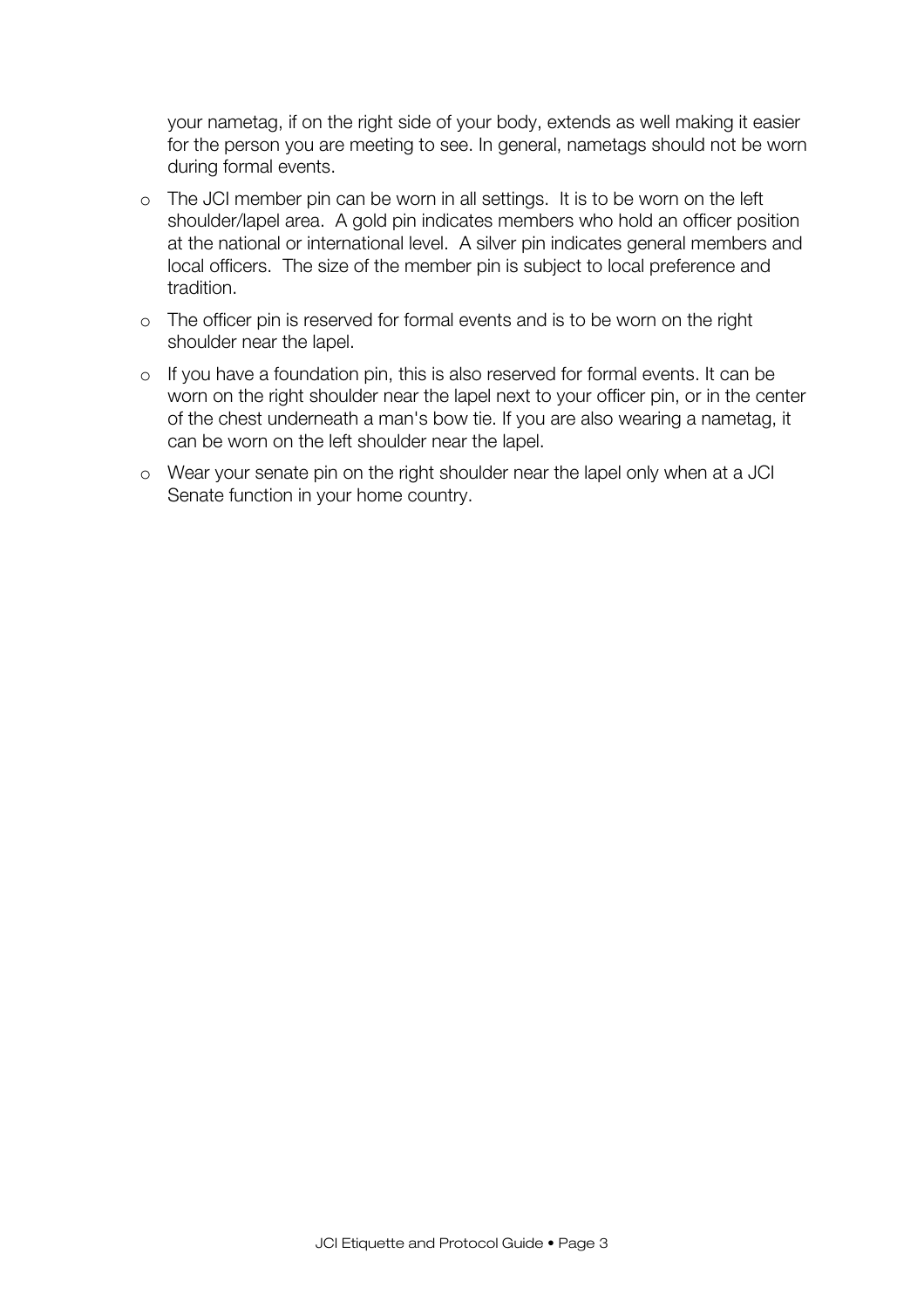## Protocol Precedence Rules

Precedence refers to priority in importance, order or rank. In JCI, precedence is particularly important in ceremonial situations.

#### Table Seating

In JCI, if there is a main table at an event, the chairperson of the event sits in the middle of the table. The most important guest sits to the chairperson's right, the second on the chairperson's left, and then continue alternating between right and left according to descending rank. It is recommended to have an odd numbers of seats at the table with the chairperson seated directly in the middle and the same number of individuals on either side.

#### Flag Display

If flags are displayed at the event, please note the following rules:

- o The host-country national flag and the JCI flag should not be displayed next to each other.
- o The national flag is always on the right of the entrance or stage and the JCI flag is on the left.
- o If displaying more than one national flag, the host-country flag must be larger or the same size as the guest flag(s).

#### JCI Officer and Senator Precedence

Please note, while you are always a JCI Officer even when attending events in your National or Local Organization, if another JCI Officer is visiting your National or Local Organization who is either assigned to your home country or holds a higher office, appropriate respect and recognition should be given to your fellow officer.

Similarly, some JCI Officers have been honored with a JCI Senatorship. From time to time, as JCI Officers, we will attend JCI Senate events and interact with other senators. While this recognition is truly an honor, even while attending senator events, that individual is still a JCI officer first, representing JCI during his or her term of office.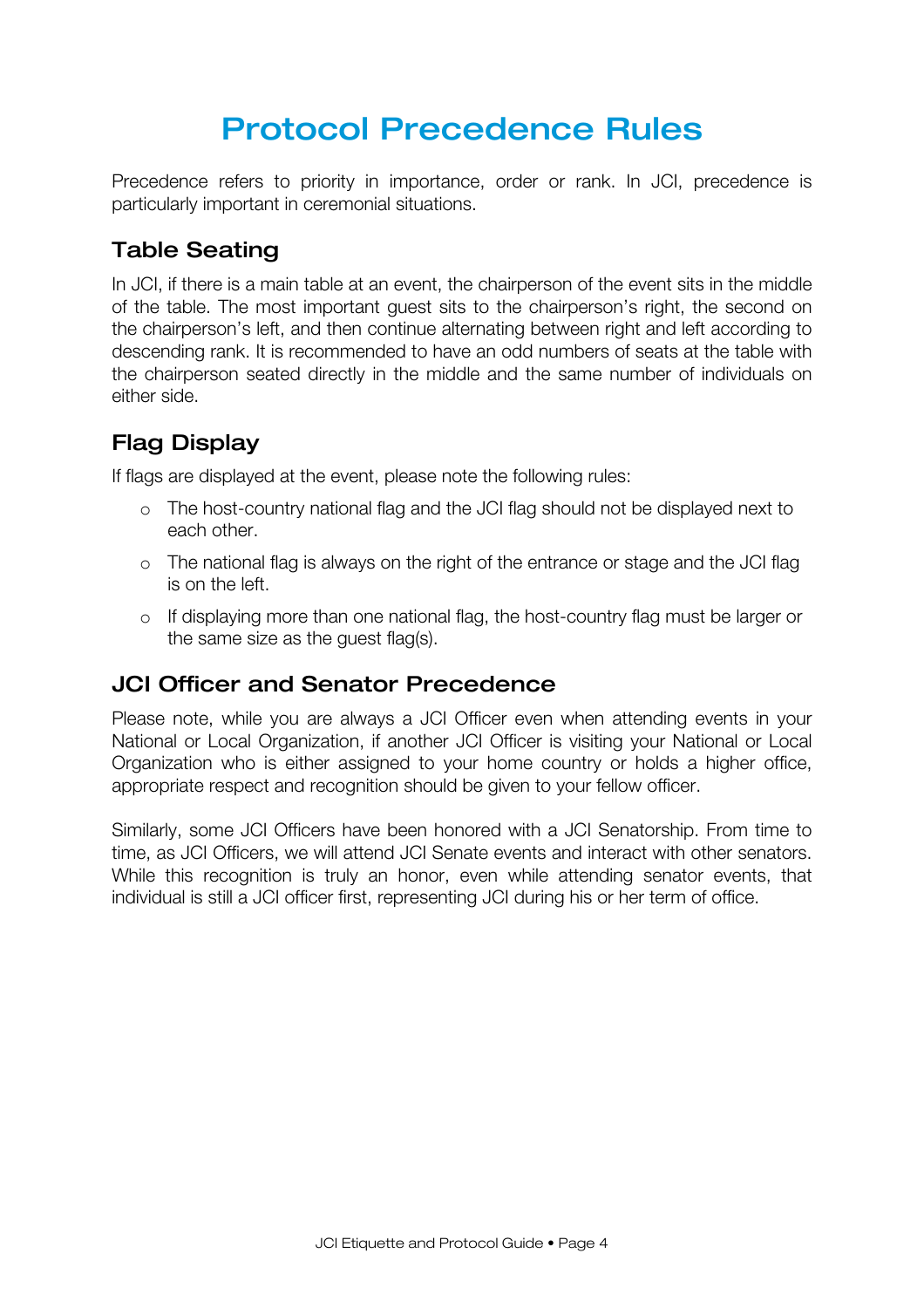## Salutations and Speaking Order

The list of greetings at the beginning of a speech can be confusing. Who is supposed to be recognized and in what order? Who speaks and when? Does each speaker have to go through the entire list of formal greetings? If you are visiting a country, please check with the National President or your assigned host for protocol specific to that country. If you are at a JCI Event (Area Conference, World Congress, etc.), check with JCI World Headquarters for the appropriate list. Following are general guidelines for JCI events:

- o In regards to opening speeches, the first person to address the audience shall go through the official greetings, and the remaining speakers can skip them by greeting the audience generally and saying "All protocols observed".
- o All past JCI Presidents and National Presidents shall be addressed as "President" and not "Past President" out of respect.
- o When greeting the audience, the order shall be: highest governmental official from the host country or city, JCI President, other governmental officials, Event Chairperson, JCI Board of Directors, JCI Presidents who served the organization throughout the years, host National or Local President, Senators and members, ladies and gentlemen.
- o The order of speeches shall be the opposite of the above-mentioned list. Speakers should be chosen carefully according to the event, as not everyone in the previous list will speak.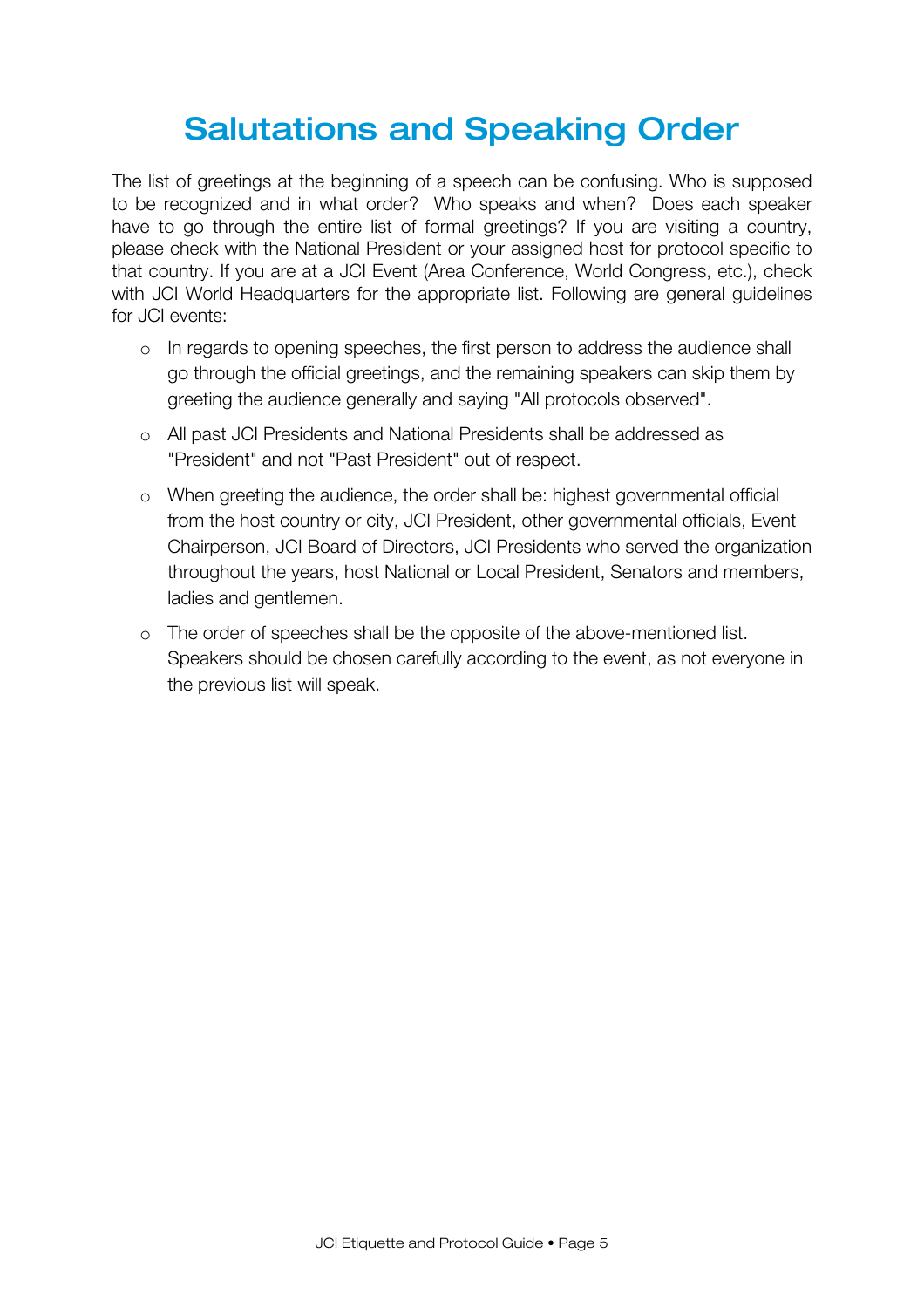# Written Communication

Proper grammar and etiquette in written communication is just as important as it is while speaking. Keep in mind the following guidelines when sending any official written communication:

- o The only individual authorized to write on behalf of the organization is the President.
	- This applies to the local, national, and international level. However, the President may delegate communication to other individuals, such as the Secretary General or other officers.
- o Administrative communication shall be done by the Secretary General.
- o All other official communication (condolences, congratulations, etc) shall be done by the President.
- o Official invitations shall be signed by the President and Event Chairperson and sent out by the SG.
- o If more than one person is signing the letter:
	- Signature blocks can be situated either side by side or one beneath the other.
	- Generally, the individual with the higher designation should sign first, even if the person with the lower rank prepared the letter.
	- If the signees are coming from different levels of the organization (JCI, National Organization, Local Organization, etc), the person belonging to the group the letter originates from should sign first.
		- $\rightarrow$  Example: If the National Organization is sending out a letter regarding hotel information for the Area Conference it is hosting, the National President would sign first and the Executive Vice President would sign second.
	- Check with the National President or your country host for cultural differences. For example, in Italy the most important signature is on the right when the signature blocks are side by side.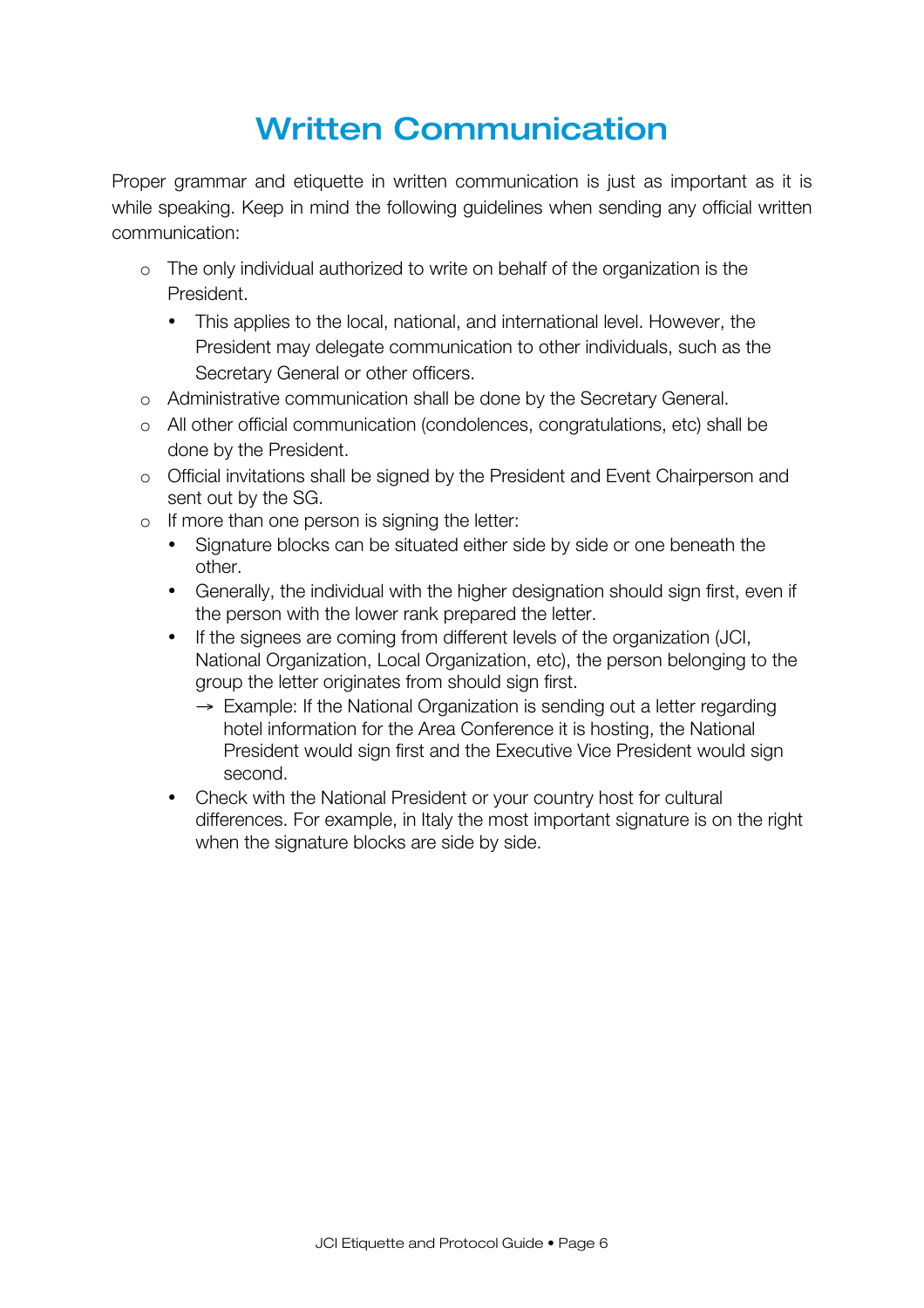## Etiquette around the world

#### Cross-cultural Dining

Dining in a foreign country can be an intimidating experience. The most important thing to remember is to relax, be open to new experiences, and enjoy! If you are new to a country, no one will expect you to perfectly master local table manners. However, a basic understanding of etiquette is important so as not to disrupt a meal with any gross violations. Following are some suggestions to help you have a successful and enjoyable meal:

- o Always try the local cuisine. Refusing to eat local cuisine is one of the quickest ways to offend your hosts.
- o Let your host know if you are allergic to anything so the servers can be alerted as necessary. This will avoid a potentially unpleasant experience and otherwise embarrassing questions during the course of the meal.
- o Eat what you can without making yourself sick.
- o Keep criticism to yourself. What may be odd to you might be a cultural delicacy to your host.
- o Be adventurous. You may be offered local delicacies as a challenge. A foreigner good-natured enough to try such foods is widely appreciated.

#### General Dining Information While Traveling

The following is a list of situations to be aware of when traveling. Check with the National President or your assigned country host for cultural expectations.

- o Seating
	- Protocol as to who sits where
	- Who sits first?
		- $\rightarrow$  Wait for your host to ask you to sit and wait for your host to be seated.
		- $\rightarrow$  In some situations, the highest-ranking officer should sit first. Check with the National President or your assigned country host for cultural expectations.
	- Is it acceptable etiquette for men and women to sit next to each other?
- o Body language
	- How should one sit? Is it appropriate to cross your legs or push back your chair from the table?
	- Is it bad etiquette to rest elbows on the table?
	- If seated on the floor, what is the correct position?
- o Conversation
	- Is the meal a proper place to engage in conversation?
	- Is discussing business appropriate?
- o Eating
	- What utensils, if any, are used (knife, fork, chopsticks, hands)
	- What is the etiquette regarding using the appropriate utensils?
	- Is it good etiquette to compliment the cook and how?
	- Should you finish everything on your plate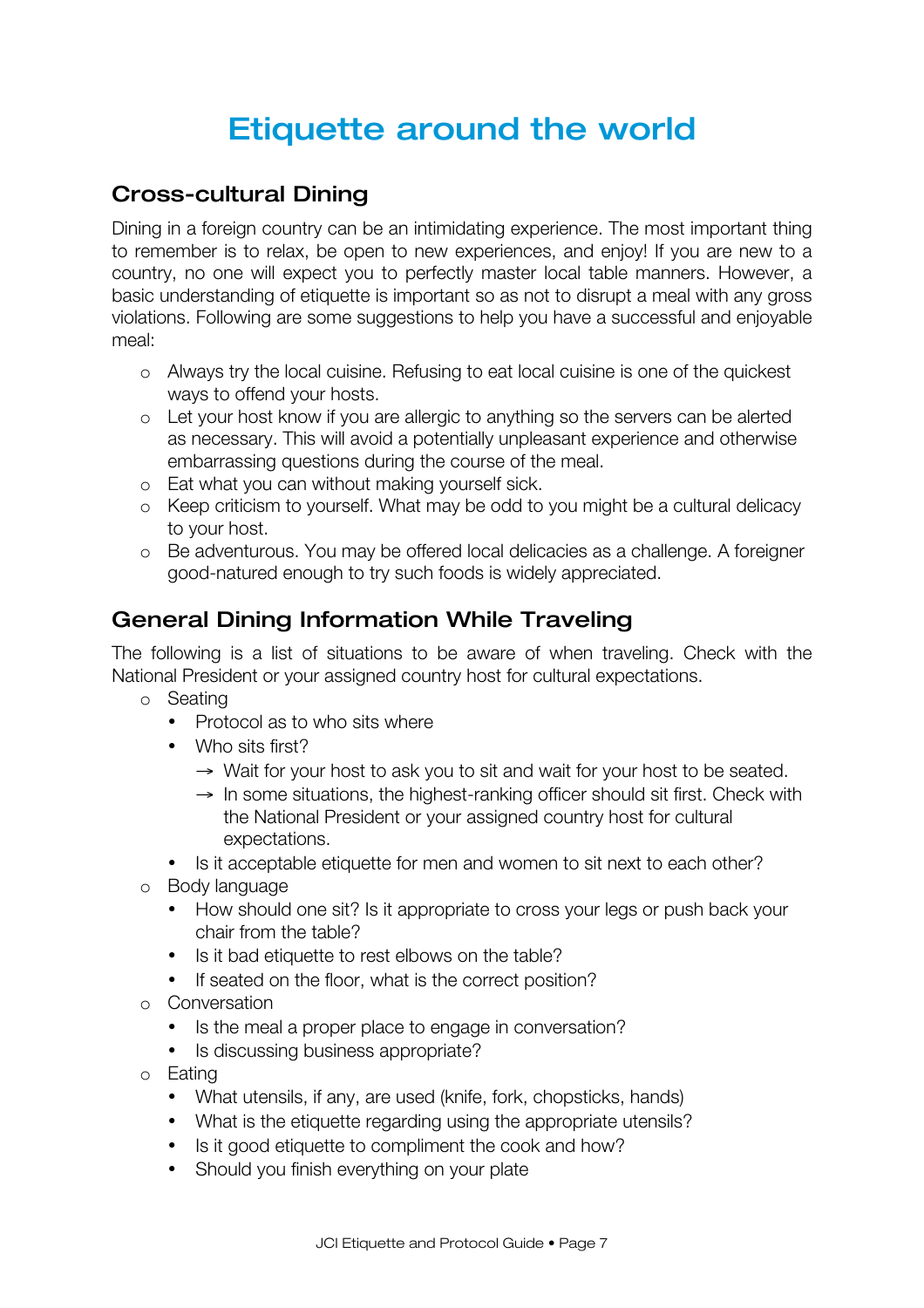- It is polite to ask for a second helping?
- o Home or restaurant?
	- What differences in etiquette or protocol are there between the different settings?
	- Should you take a gift to the home?
	- Who pays the bill at a restaurant?

#### Utensils

- o Americas
	- Eat with fork in dominant hand.
	- If right handed, switch fork to left hand and use knife with right hand while cutting. Switch fork back to right hand to eat.
	- When numerous utensils are set out on the place setting, during the course of the meal, work from the outside in.
- o Asia
	- Becoming adept with chopsticks will be appreciated. However, if you are offered Western-style implements, you may opt for them if you don't have the talent for using chopsticks.
	- Use the clean, back ends of the chopsticks to take food from a communal tray or bowl.
- o Europe
	- Knife in right hand and fork in left
	- Do not gesture with the knife. This can be considered threatening in many countries, and poor manners in most.
- o Middle East and Northern Africa
	- In some countries traditional meals are eaten with no utensils. If eating with no utensils, use your left had to drink when eating greasy food with your right hand.
	- In and around the Arab world, the left hand is considered unclean, In some countries, it may be expected to only eat with your right hand, even if you are left handed.
- o When in doubt, follow the lead of your host!